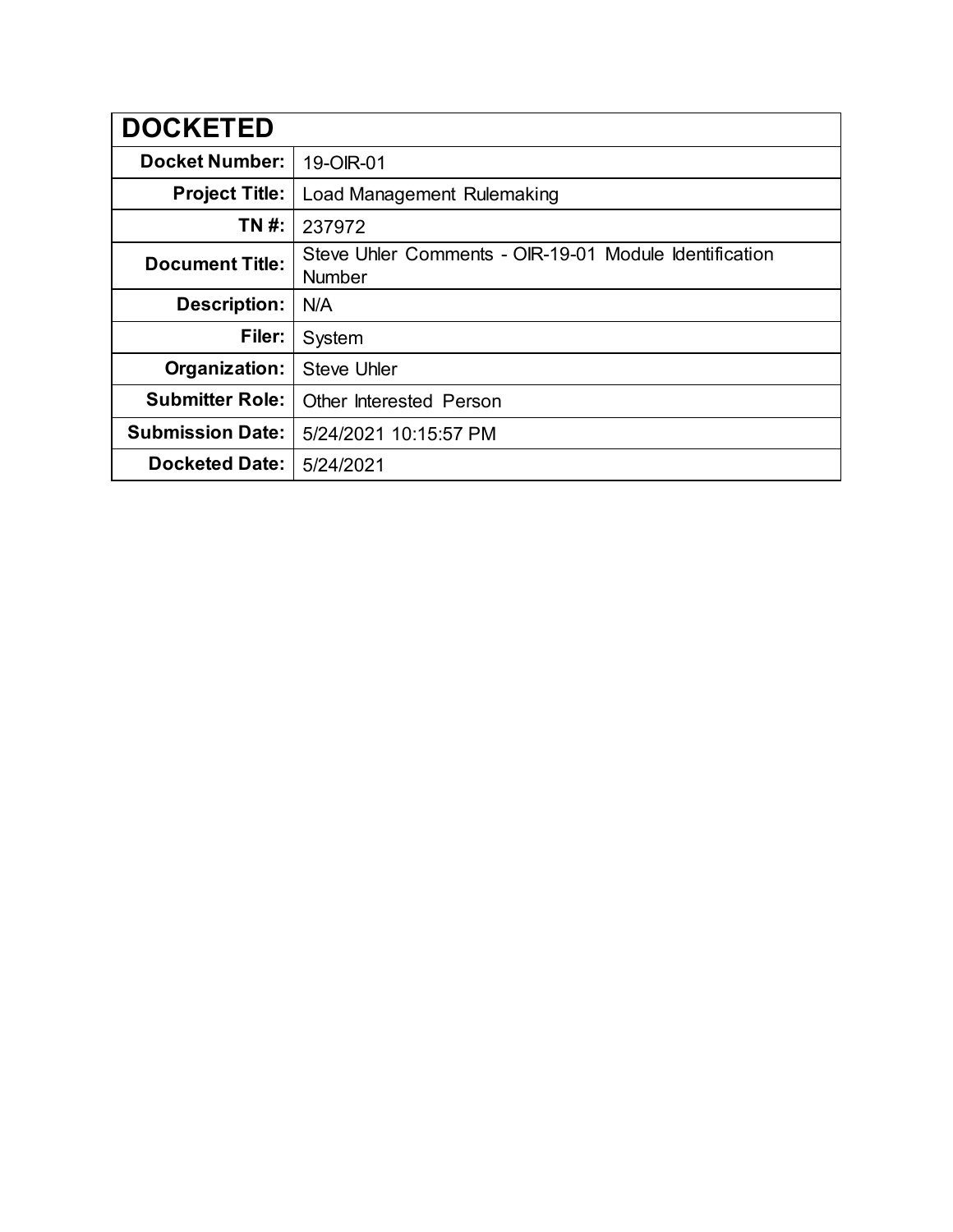*Comment Received From: Steve Uhler Submitted On: 5/24/2021 Docket Number: 19-OIR-01*

## **OIR-19-01 Module Identification Number**

OIR-19-01 Module Identification Number

Module Identification Number (MIN) should be used to ensure a flexible load/generator exists, load/generator state can be determined, and load/generator can provide control handshake.

The MIN could be a URL with a query string.

Load state can be negative value indicating how much power the load is consuming (sink), positive value indicating how much power is be generated (source), or zero value indicating a standby state. A request for state that is not replied to within timeout means the load/generator is not available for control.

A control module would be capable of calling and refreshing a control host URL that would supply commands the load/generator is requested to follow. The control module would call that same URL with a query string containing current state and other information as necessary. The control host would reply to the URL request from control module if necessary to cancel the control request. When the control module is under the control of the control host, the control module would send requests periodically to ensure the current requested state should continue or to indication the owner of the load/generator has overridden the request.

The load control module could control and report state of multiple loads. This would remove any need for smart meter data or approval of the electric utility for use of data or demand response method.

The control module could communicate with the control host over the internet directly or through a command gateway connected to the internet.

The command gateway could use sound (think R2D2), infrared (like TV remote), radio (FCC part 15), or hardwired connections (Dallas 1-Wire) to talk and listen to load/generator.

Electric utilities wishing to increase the use of renewable energy could offer customers a reduced rate if more renewable energy is available than can be used. That rate could be published as a URL (like https://wwmpd.com/e-iq/eposi/smud/1-r-tod/rt02/index.htm) that their customers could read and respond to, or a professional service firm could use to offer value added services to the customer, utility, or balancing authority.

Balancing authorities could offer incentives to customers in their balancing authority